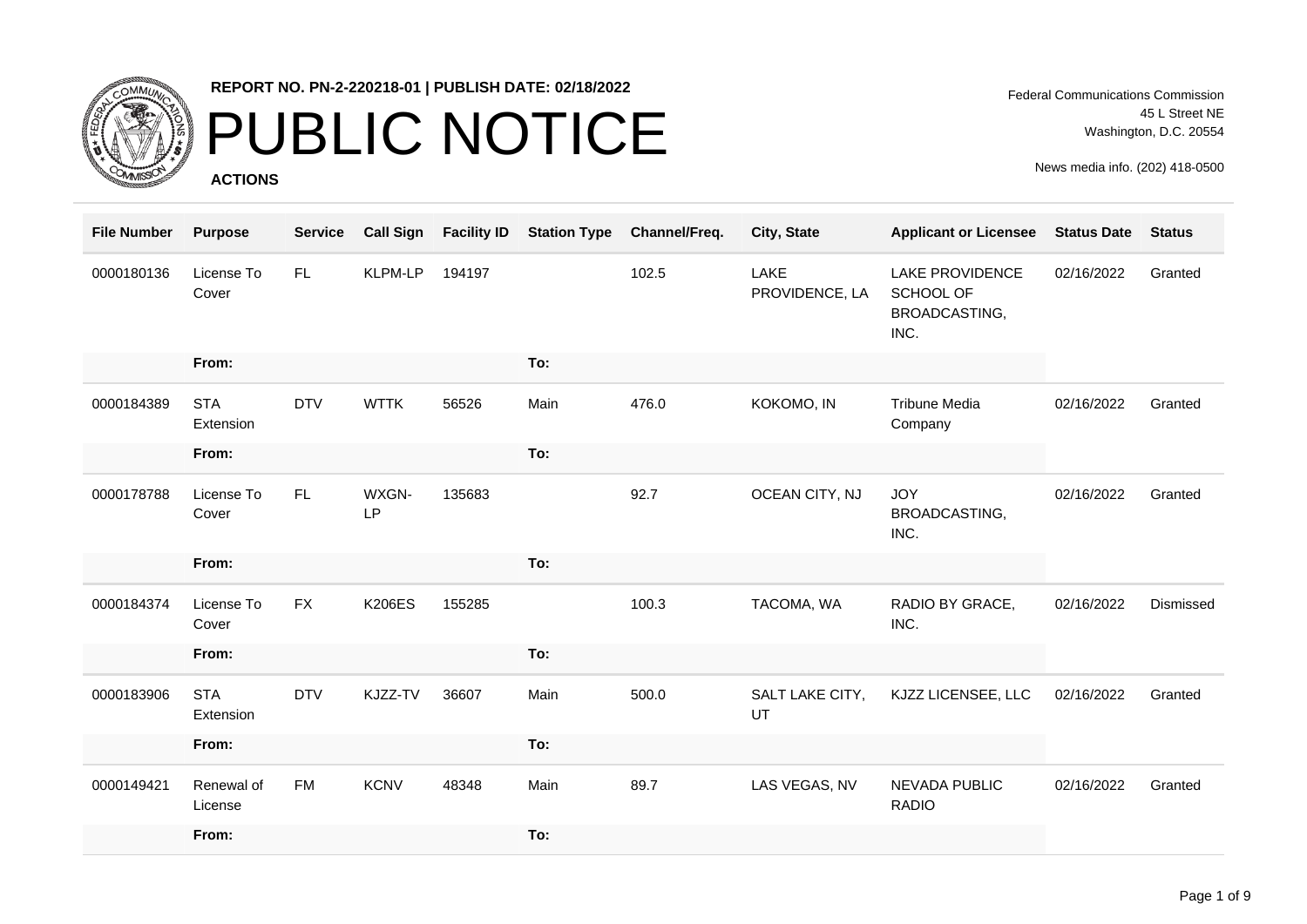

# PUBLIC NOTICE

**ACTIONS**

Federal Communications Commission 45 L Street NE Washington, D.C. 20554

| <b>File Number</b> | <b>Purpose</b>                                              | <b>Service</b> | <b>Call Sign</b>   | <b>Facility ID</b> | <b>Station Type</b> | Channel/Freq. | City, State        | <b>Applicant or Licensee</b>                                                  | <b>Status Date</b> | <b>Status</b> |
|--------------------|-------------------------------------------------------------|----------------|--------------------|--------------------|---------------------|---------------|--------------------|-------------------------------------------------------------------------------|--------------------|---------------|
| 0000183659         | License To<br>Cover                                         | FL.            | KGAP-<br><b>LP</b> | 196198             |                     | 96.7          | LOS ANGELES,<br>CA | Materials &<br>Applications                                                   | 02/16/2022         | Dismissed     |
|                    | From:                                                       |                |                    |                    | To:                 |               |                    |                                                                               |                    |               |
|                    | <b>Comment #1 Increased ERP from 50 Watts to 100 Watts.</b> |                |                    |                    |                     |               |                    |                                                                               |                    |               |
| 0000170409         | License To<br>Cover<br>Amendment                            | FL.            | KCUW-<br><b>LP</b> | 134558             |                     | 104.3         | PENDLETON, OR      | CONFEDERATED<br>TRIBES OF THE<br><b>UMATILLA INDIAN</b><br><b>RESERVATION</b> | 02/16/2022         | Granted       |
|                    | From:                                                       |                |                    |                    | To:                 |               |                    |                                                                               |                    |               |
| 0000167697         | New NCE<br>FM CP<br>Amendment                               | <b>FM</b>      |                    | 768676             | Main                | 90.3          | <b>BABBITT, MN</b> | <b>Elemental Public</b><br>Media                                              | 02/16/2022         | Granted       |
|                    | From:                                                       |                |                    |                    | To:                 |               |                    |                                                                               |                    |               |
| 0000177053         | License To<br>Cover                                         | <b>FX</b>      | <b>W255DK</b>      | 202748             |                     | 98.9          | COLUMBIA, TN       | <b>Maury County</b><br><b>Boosters Corporation</b>                            | 02/16/2022         | Granted       |
|                    | From:                                                       |                |                    |                    | To:                 |               |                    |                                                                               |                    |               |
| 0000180135         | License To<br>Cover                                         | FL.            | KOGQ-<br><b>LP</b> | 194190             |                     | 98.9          | OAK GROVE, LA      | ACADEMY FOR ART,<br><b>CRAFTS, TALENT</b><br>AND SONG, INC.                   | 02/16/2022         | Granted       |
|                    | From:                                                       |                |                    |                    | To:                 |               |                    |                                                                               |                    |               |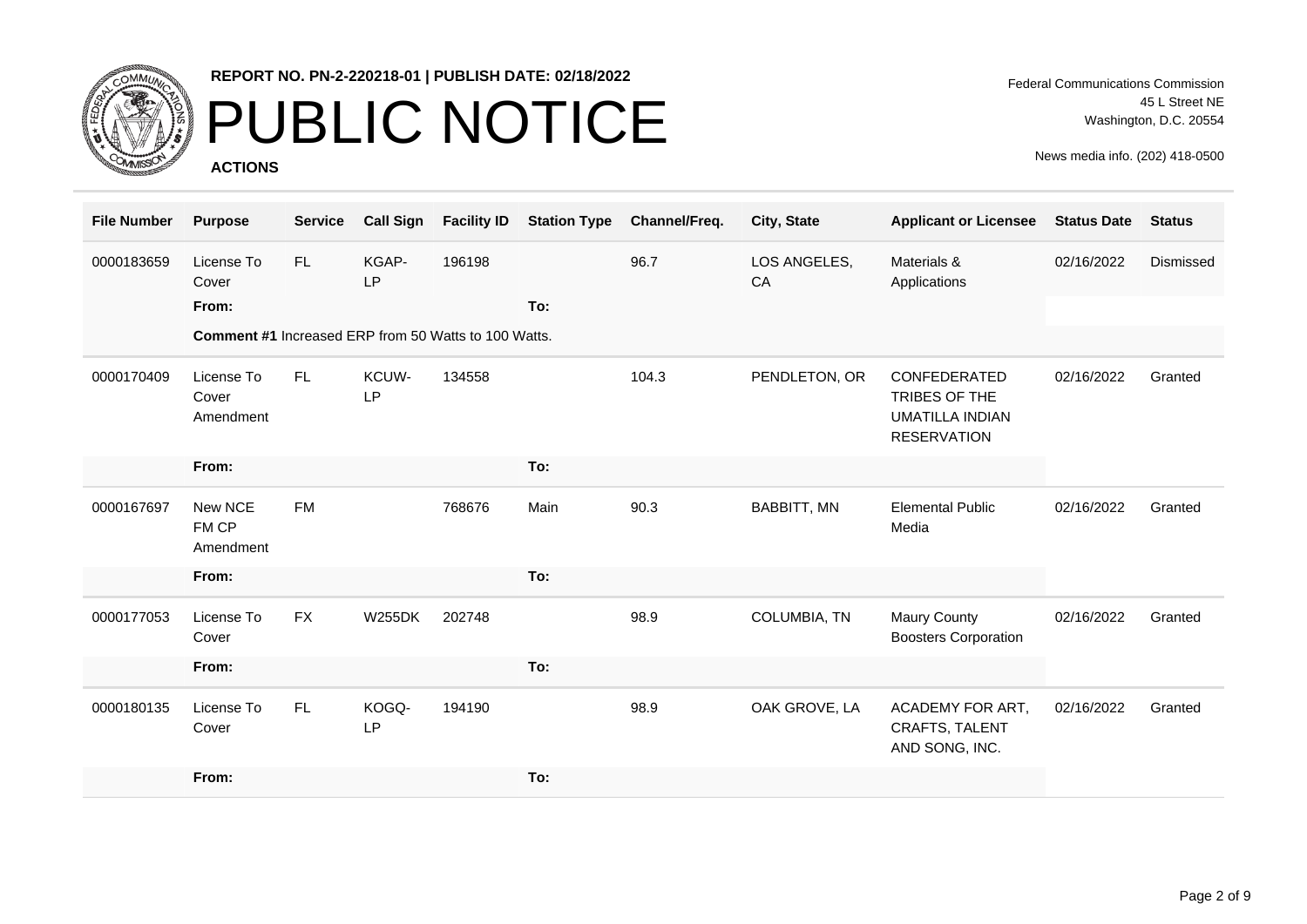

# PUBLIC NOTICE

**ACTIONS**

| <b>File Number</b> | <b>Purpose</b>                     | <b>Service</b> | <b>Call Sign</b>   | <b>Facility ID</b> | <b>Station Type</b> | Channel/Freq. | City, State               | <b>Applicant or Licensee</b>                                 | <b>Status Date</b> | <b>Status</b> |
|--------------------|------------------------------------|----------------|--------------------|--------------------|---------------------|---------------|---------------------------|--------------------------------------------------------------|--------------------|---------------|
| 0000179720         | License To<br>Cover                | FL.            | WZMO-<br><b>LP</b> | 195387             |                     | 104.7         | MARION, OH                | <b>MARION</b><br><b>COMMUNITY RADIO</b>                      | 02/16/2022         | Granted       |
|                    | From:                              |                |                    |                    | To:                 |               |                           |                                                              |                    |               |
| 0000148333         | Renewal of<br>License<br>Amendment | <b>FM</b>      | <b>KLCY</b>        | 2935               | Main                | 105.5         | VERNAL, UT                | Ashley<br>Communications, Inc.                               | 02/16/2022         | Granted       |
|                    | From:                              |                |                    |                    | To:                 |               |                           |                                                              |                    |               |
| 0000177778         | License To<br>Cover                | <b>FX</b>      | <b>K248DQ</b>      | 202193             |                     | 97.5          | JUNEAU, AK                | <b>ALASKA</b><br><b>BROADCAST</b><br>COMMUNICATIONS,<br>INC. | 02/16/2022         | Granted       |
|                    | From:                              |                |                    |                    | To:                 |               |                           |                                                              |                    |               |
| 0000159629         | License To<br>Cover                | <b>FX</b>      | <b>W263DF</b>      | 201382             |                     | 100.5         | ROSE HILL, NC             | <b>CONNER MEDIA</b><br>CORPORATION                           | 02/16/2022         | Granted       |
|                    | From:                              |                |                    |                    | To:                 |               |                           |                                                              |                    |               |
| 0000166363         | New NCE<br>FM CP<br>Amendment      | <b>FM</b>      |                    | 766822             | Main                | 90.3          | <b>BUENA VISTA,</b><br>CO | San Tan Educational<br>Media                                 | 02/16/2022         | Granted       |
|                    | From:                              |                |                    |                    | To:                 |               |                           |                                                              |                    |               |
| 0000184635         | License To<br>Cover                | <b>FM</b>      | <b>KCGR</b>        | 173701             | Main                | 90.5          | ORAN, MO                  | <b>COMMUNITY</b><br>BROADCASTING,<br>INC.                    | 02/16/2022         | Granted       |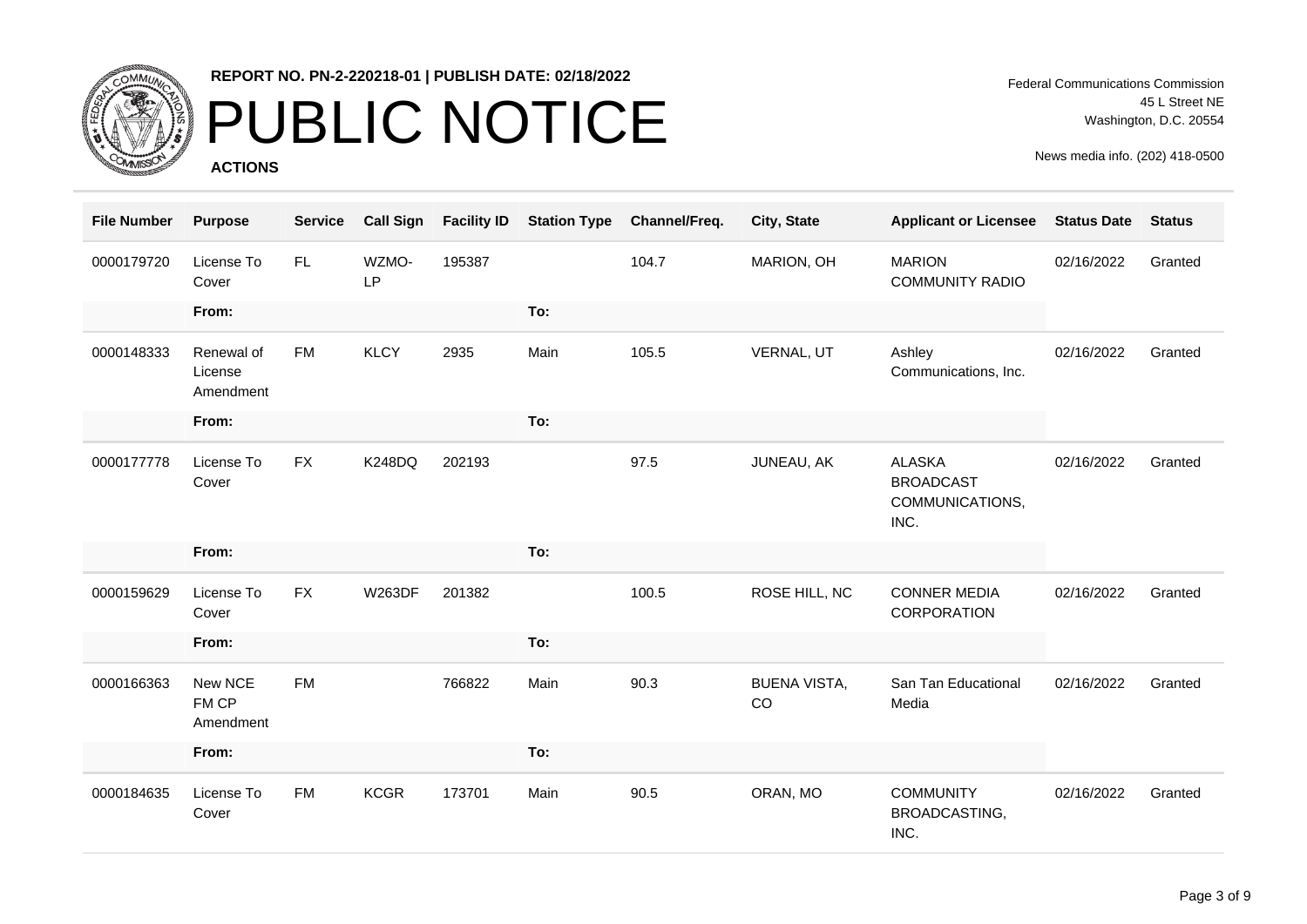

# PUBLIC NOTICE

**ACTIONS**

Federal Communications Commission 45 L Street NE Washington, D.C. 20554

| <b>File Number</b> | <b>Purpose</b>                    | <b>Service</b> | <b>Call Sign</b> | <b>Facility ID</b> | <b>Station Type</b>              | Channel/Freq. | City, State               | <b>Applicant or Licensee</b>                            | <b>Status Date</b> | <b>Status</b> |
|--------------------|-----------------------------------|----------------|------------------|--------------------|----------------------------------|---------------|---------------------------|---------------------------------------------------------|--------------------|---------------|
|                    | From:                             |                |                  |                    | To:                              |               |                           |                                                         |                    |               |
| 0000164638         | License To<br>Cover               | FL.            | WVMG-<br>LP      | 195423             |                                  | 101.1         | CHATTANOOGA,<br><b>TN</b> | <b>DESTINY LIFE</b><br>RESOURCES, INC.                  | 02/16/2022         | Granted       |
|                    | From:                             |                |                  |                    | To:                              |               |                           |                                                         |                    |               |
| 0000184188         | Minor<br>Modification             | <b>FX</b>      | <b>K256CT</b>    | 155203             |                                  | 99.1          | DENVER, CO                | <b>MOUNTAIN</b><br><b>COMMUNITY</b><br>TRANSLATORS, LLC | 02/16/2022         | Granted       |
|                    | From:                             |                |                  |                    | To:                              |               |                           |                                                         |                    |               |
| 0000163130         | License To<br>Cover               | <b>FX</b>      | W266DM           | 201642             |                                  | 101.1         | ANDERSON, IN              | WOOF BOOM RADIO<br>MUNCIE LICENSE<br><b>LLC</b>         | 02/16/2022         | Granted       |
|                    | From:                             |                |                  |                    | To:                              |               |                           |                                                         |                    |               |
| 0000177986         | Construction<br>Permit            | <b>FS</b>      | <b>KLCX</b>      | 25526              | Main                             | 106.9         | PUEBLO, CO                | <b>EDUCATIONAL</b><br><b>MEDIA FOUNDATION</b>           | 02/16/2022         | Granted       |
|                    | From:                             |                |                  |                    | To:                              |               |                           |                                                         |                    |               |
| 0000176686         | Assignment<br>οf<br>Authorization | FX             | <b>W248BP</b>    | 157620             |                                  | 97.5          | PLAINS, PA                | Kevin M Fitzgerald                                      | 02/16/2022         | Granted       |
|                    | From: Kevin M Fitzgerald          |                |                  |                    | To: Family Life Ministries, Inc. |               |                           |                                                         |                    |               |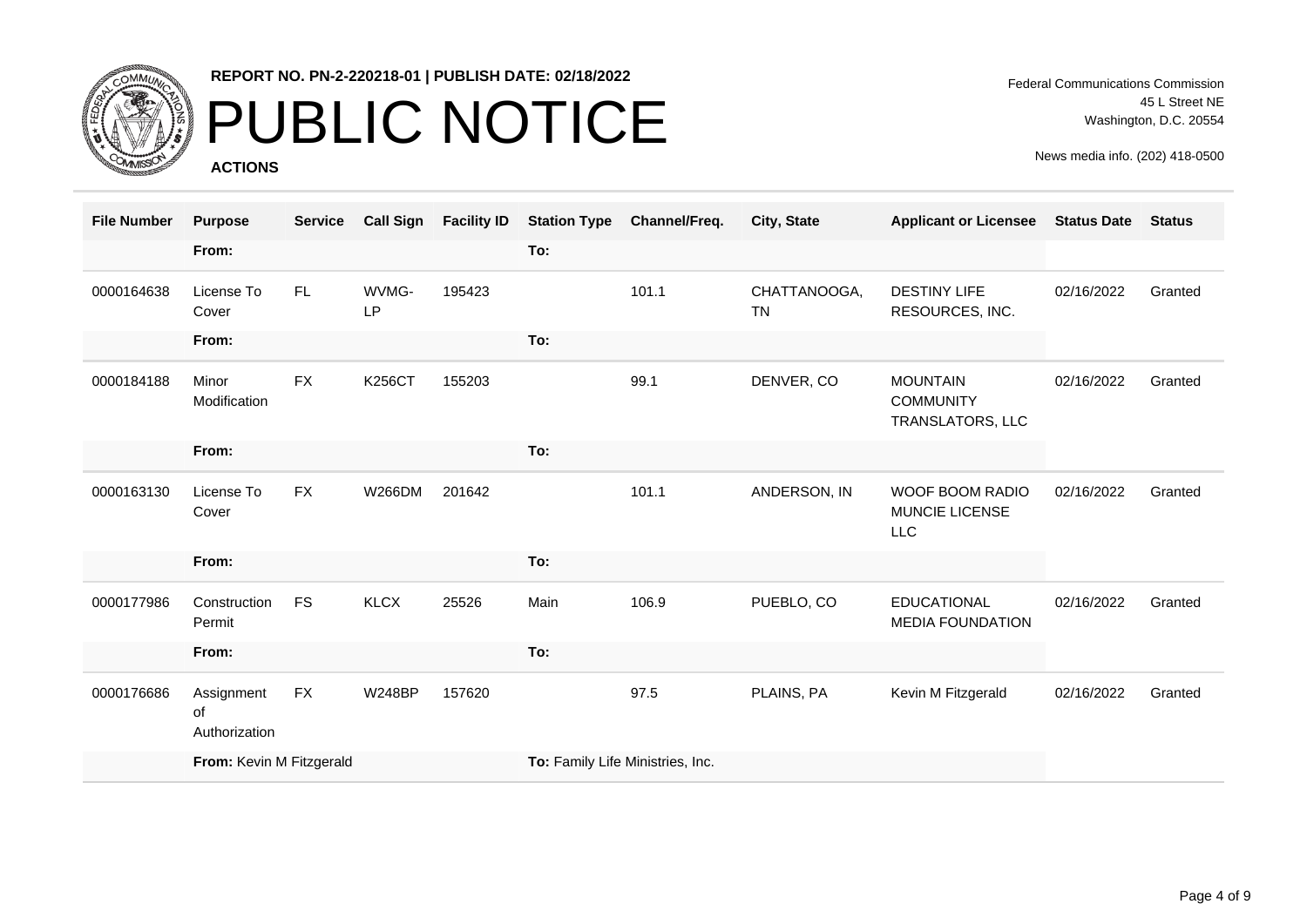

# PUBLIC NOTICE

**ACTIONS**

| <b>File Number</b> | <b>Purpose</b>                   | <b>Service</b> | <b>Call Sign</b>   | <b>Facility ID</b> | <b>Station Type</b> | Channel/Freq. | City, State                  | <b>Applicant or Licensee</b>                                        | <b>Status Date</b> | <b>Status</b> |
|--------------------|----------------------------------|----------------|--------------------|--------------------|---------------------|---------------|------------------------------|---------------------------------------------------------------------|--------------------|---------------|
| 0000177992         | License To<br>Cover<br>Amendment | FL.            | KODX-<br><b>LP</b> | 192326             |                     | 96.9          | SEATTLE, WA                  | <b>EARTH ON-THE-AIR</b><br>INDEPENDENT<br><b>MEDIA</b>              | 02/16/2022         | Granted       |
|                    | From:                            |                |                    |                    | To:                 |               |                              |                                                                     |                    |               |
| 0000184334         | Minor<br>Modification            | <b>FX</b>      | <b>W289CV</b>      | 20911              | Main                | 105.7         | <b>MONTOURSVILLE</b><br>, PA | <b>MOUNTAIN</b><br><b>COMMUNITY</b><br>TRANSLATORS, LLC             | 02/16/2022         | Granted       |
|                    | From:                            |                |                    |                    | To:                 |               |                              |                                                                     |                    |               |
| 0000167320         | New NCE<br>FM CP<br>Amendment    | <b>FM</b>      |                    | 767295             | Main                | 88.7          | SAN MATEO, NM                | Cheyenne<br><b>Broadcasting</b><br>Foundation, Inc.                 | 02/16/2022         | Granted       |
|                    | From:                            |                |                    |                    | To:                 |               |                              |                                                                     |                    |               |
| 0000182270         | License To<br>Cover              | FL.            | KVHJ-LP            | 195495             |                     | 93.9          | MISSION, TX                  | <b>TEMPLO</b><br>PENTECOSTAL-<br><b>CRISTO JESUS LA</b><br>SOLUCION | 02/16/2022         | Granted       |
|                    | From:                            |                |                    |                    | To:                 |               |                              |                                                                     |                    |               |
| 0000184393         | License To<br>Cover              | FL             | WNHA-<br><b>LP</b> | 194592             |                     | 107.5         | NEW HAVEN, CT                | ALMA RADIO INC.                                                     | 02/16/2022         | Granted       |
|                    | From:                            |                |                    |                    | To:                 |               |                              |                                                                     |                    |               |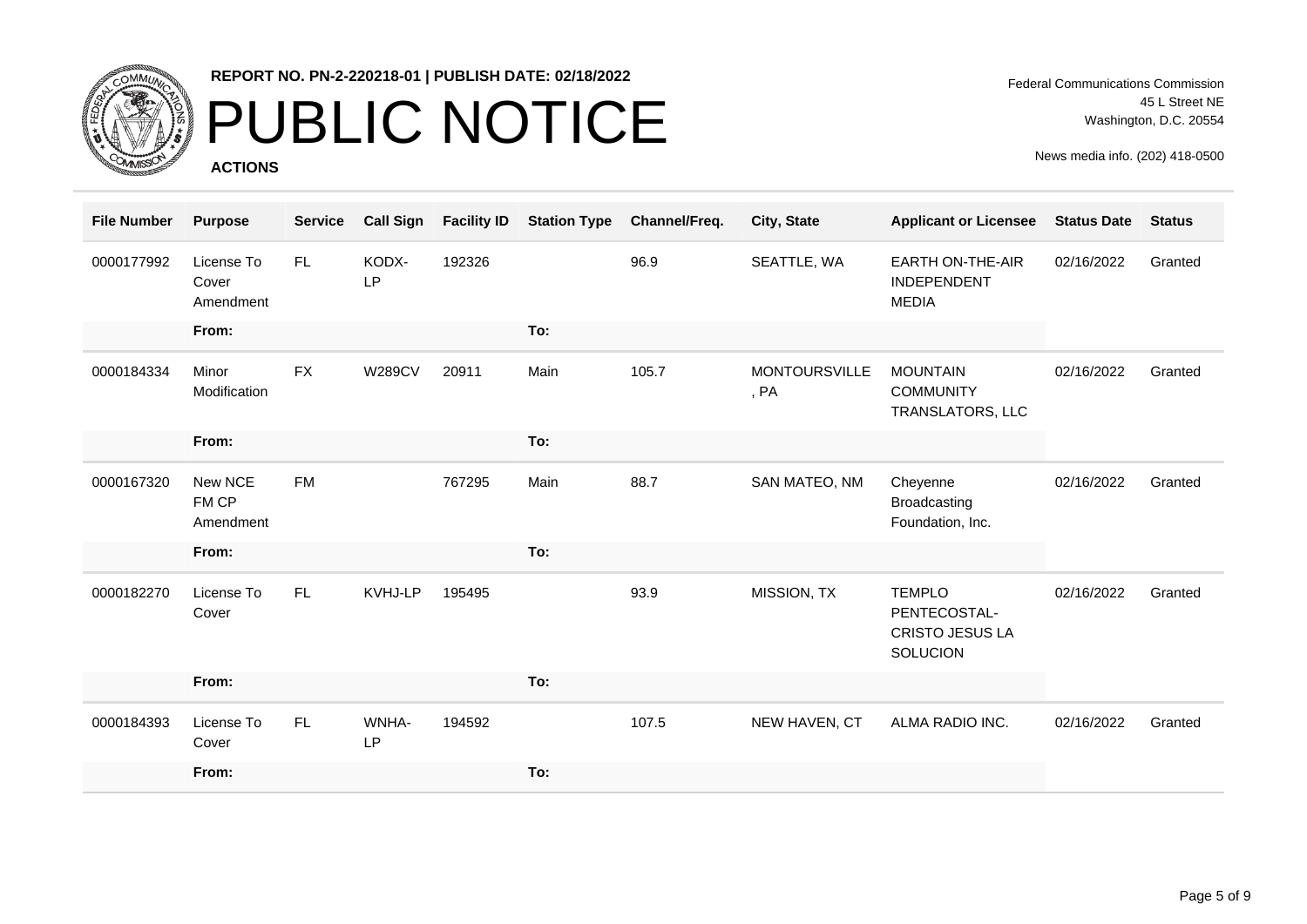

# PUBLIC NOTICE

**ACTIONS**

Federal Communications Commission 45 L Street NE Washington, D.C. 20554

| <b>File Number</b> | <b>Purpose</b>        | <b>Service</b> | <b>Call Sign</b>   | <b>Facility ID</b> | <b>Station Type</b> | Channel/Freq. | City, State                         | <b>Applicant or Licensee</b>                                 | <b>Status Date</b> | <b>Status</b> |
|--------------------|-----------------------|----------------|--------------------|--------------------|---------------------|---------------|-------------------------------------|--------------------------------------------------------------|--------------------|---------------|
| 0000177746         | License To<br>Cover   | <b>FX</b>      | <b>K227DQ</b>      | 202240             |                     | 93.3          | <b>KETCHIKAN-</b><br>BEAR VALLE, AK | <b>ALASKA</b><br><b>BROADCAST</b><br>COMMUNICATIONS,<br>INC. | 02/16/2022         | Granted       |
|                    | From:                 |                |                    |                    | To:                 |               |                                     |                                                              |                    |               |
| 0000179792         | License To<br>Cover   | FL.            | KQNS-<br>LP        | 194203             |                     | 96.9          | HALEIWA, HI                         | NORTHSHORE<br><b>BIBLE TRUTHS</b>                            | 02/16/2022         | Granted       |
|                    | From:                 |                |                    |                    | To:                 |               |                                     |                                                              |                    |               |
| 0000178982         | License To<br>Cover   | FL.            | WZED-<br><b>LP</b> | 195306             |                     | 105.9         | NEWPORT, NC                         | <b>CRYSTAL COAST</b><br><b>COMMUNITY RADIO</b>               | 02/16/2022         | Granted       |
|                    | From:                 |                |                    |                    | To:                 |               |                                     |                                                              |                    |               |
| 0000168571         | License To<br>Cover   | FL.            | WMKK-<br><b>LP</b> | 193025             |                     | 99.5          | RICHMOND, KY                        | <b>RICHMOND</b><br><b>COMMUNITY RADIO</b><br><b>INC</b>      | 02/16/2022         | Granted       |
|                    | From:                 |                |                    |                    | To:                 |               |                                     |                                                              |                    |               |
| 0000182226         | Minor<br>Modification | <b>FX</b>      | <b>K295CQ</b>      | 142045             |                     | 106.9         | ST. LOUIS, MO                       | Fusion Radio LLC                                             | 02/16/2022         | Granted       |
|                    | From:                 |                |                    |                    | To:                 |               |                                     |                                                              |                    |               |
| 0000168105         | Minor<br>Modification | <b>FM</b>      | <b>KTHE</b>        | 198631             | Main                | 96.3          | LLANO, TX                           | TOWNSHIP MEDIA,<br><b>LLC</b>                                | 02/16/2022         | Granted       |
|                    | From:                 |                |                    |                    | To:                 |               |                                     |                                                              |                    |               |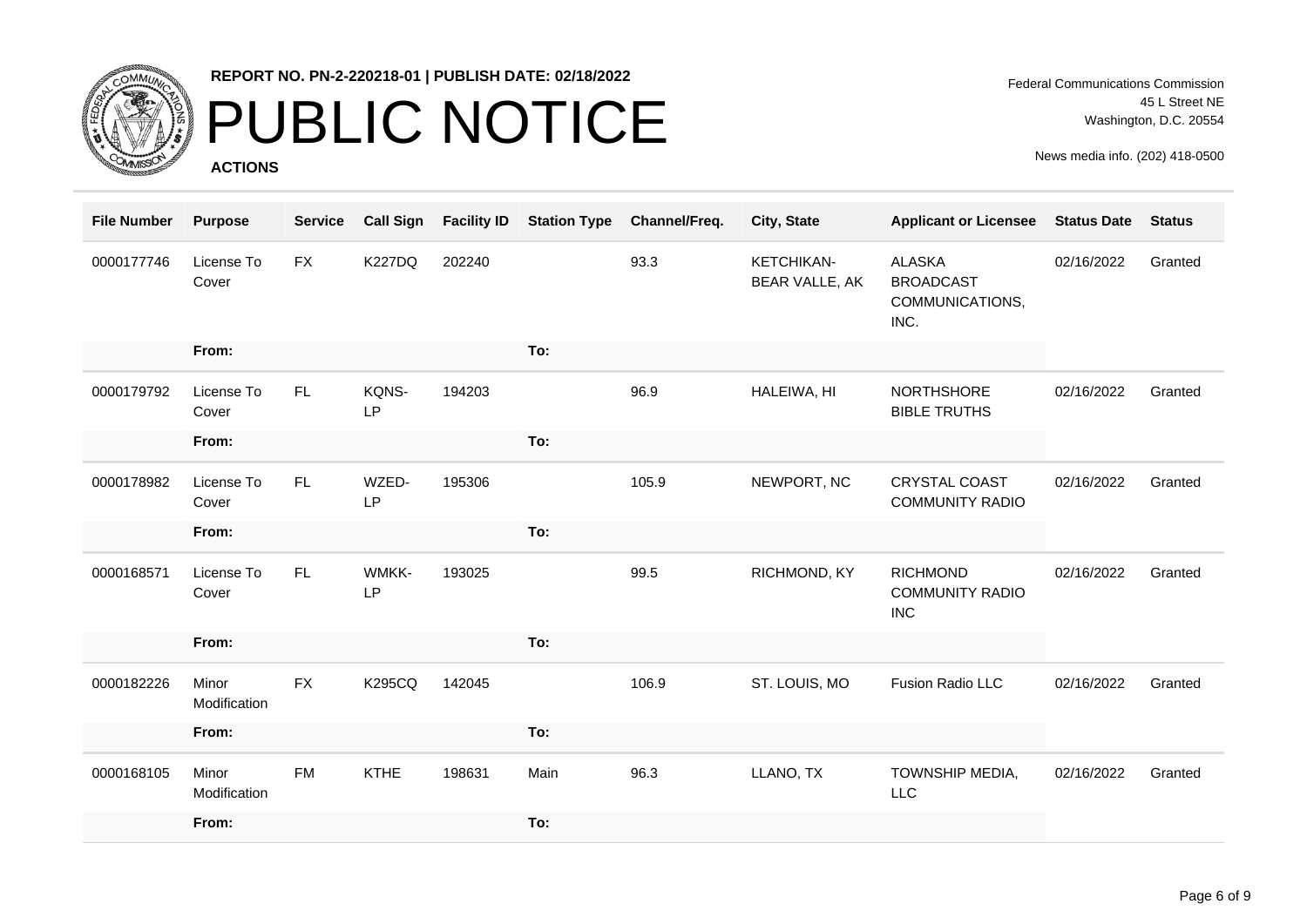

# PUBLIC NOTICE

**ACTIONS**

| <b>File Number</b> | <b>Purpose</b>                     | <b>Service</b> | <b>Call Sign</b>   | <b>Facility ID</b> | <b>Station Type</b>    | Channel/Freq. | City, State            | <b>Applicant or Licensee</b>                  | <b>Status Date</b> | <b>Status</b> |
|--------------------|------------------------------------|----------------|--------------------|--------------------|------------------------|---------------|------------------------|-----------------------------------------------|--------------------|---------------|
| 0000167165         | New NCE<br>FM CP<br>Amendment      | <b>FM</b>      |                    | 766418             | Main                   | 90.9          | ALEXANDRIA, MN         | We Have This Hope<br>Christian Radio, Inc.    | 02/16/2022         | Granted       |
|                    | From:                              |                |                    |                    | To:                    |               |                        |                                               |                    |               |
| 0000177930         | License To<br>Cover                | FL.            | WOVU-<br><b>LP</b> | 192536             |                        | 95.9          | CLEVELAND, OH          | BURTEN, BELL,<br>CARR<br>DEVELOPMENT, INC.    | 02/16/2022         | Granted       |
|                    | From:                              |                |                    |                    | To:                    |               |                        |                                               |                    |               |
| 0000176690         | Assignment<br>of<br>Authorization  | <b>FX</b>      | <b>W280CV</b>      | 20846              | Main                   | 103.9         | SCRANTON, ETC.<br>, PA | Family Life Ministries,<br>Inc.               | 02/16/2022         | Granted       |
|                    | From: Family Life Ministries, Inc. |                |                    |                    | To: Kevin M Fitzgerald |               |                        |                                               |                    |               |
| 0000167885         | Minor                              | <b>FM</b>      | <b>KRFD</b>        |                    |                        |               |                        |                                               |                    |               |
|                    | Modification                       |                |                    | 170959             | Main                   | 100.1         | FLEMING, CO            | Northeast Colorado<br><b>Broadcasting LLC</b> | 02/16/2022         | Granted       |
|                    | From:                              |                |                    |                    | To:                    |               |                        |                                               |                    |               |
| 0000179749         | Minor<br>Modification              | <b>FX</b>      | <b>W230DH</b>      | 202114             |                        | 104.7         | HOPKINSVILLE,<br>KY    | <b>HOP</b><br>BROADCASTING,<br>INC.           | 02/16/2022         | Granted       |
|                    | From:                              |                |                    |                    | To:                    |               |                        |                                               |                    |               |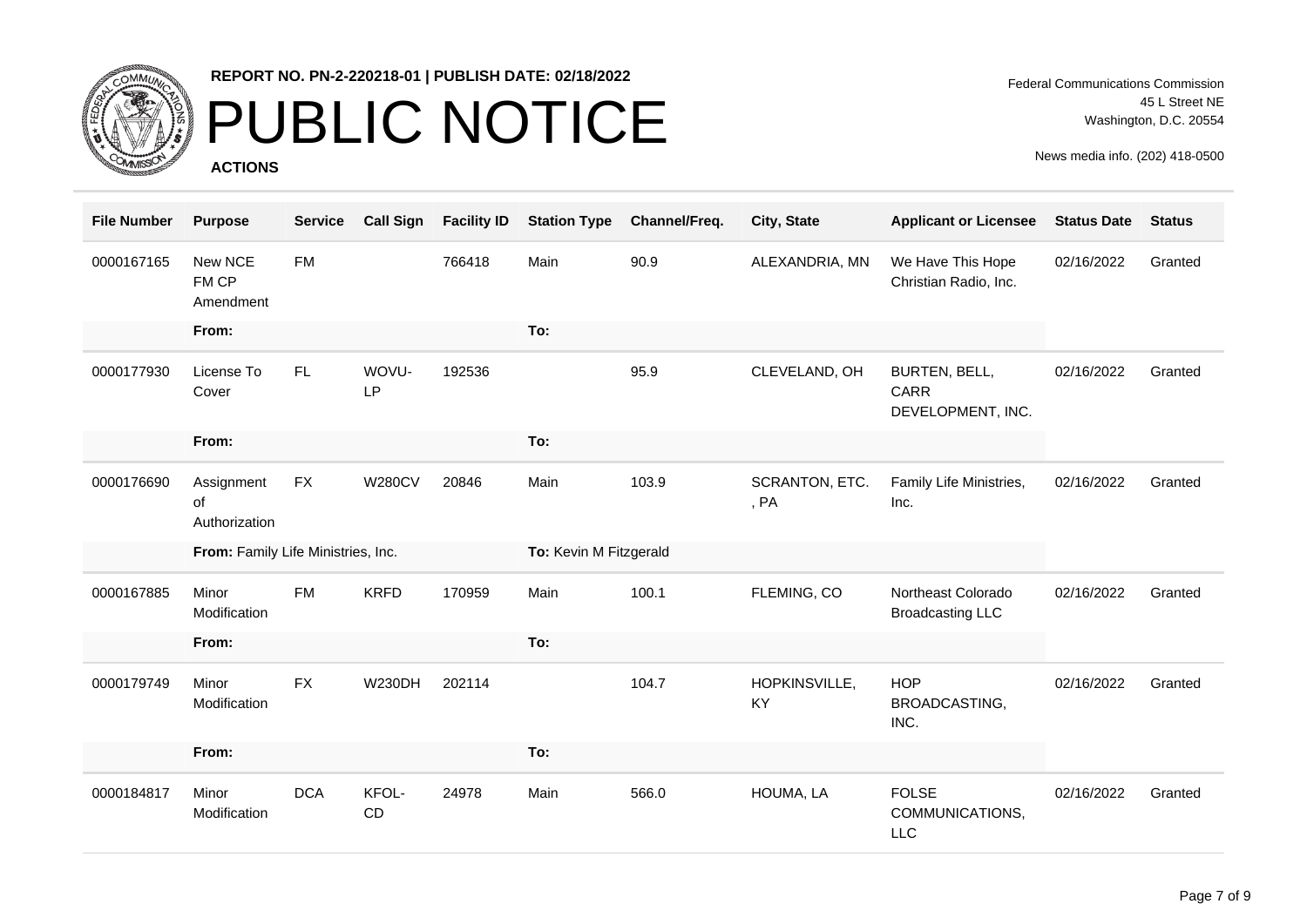

# PUBLIC NOTICE

**ACTIONS**

| <b>File Number</b> | <b>Purpose</b>                                                                       | <b>Service</b> | <b>Call Sign</b>   | <b>Facility ID</b> | <b>Station Type</b> | Channel/Freq. | City, State                   | <b>Applicant or Licensee</b>                 | <b>Status Date</b> | <b>Status</b> |
|--------------------|--------------------------------------------------------------------------------------|----------------|--------------------|--------------------|---------------------|---------------|-------------------------------|----------------------------------------------|--------------------|---------------|
|                    | From:                                                                                |                |                    |                    | To:                 |               |                               |                                              |                    |               |
| 0000148327         | Renewal of<br>License<br>Amendment                                                   | <b>FX</b>      | <b>K283BN</b>      | 154762             |                     | 104.5         | VERNAL, UT                    | Ashley<br>Communications, Inc.               | 02/16/2022         | Granted       |
|                    | From:                                                                                |                |                    |                    | To:                 |               |                               |                                              |                    |               |
| 0000177086         | License To<br>Cover                                                                  | FL.            | KCIW-LP            | 195257             |                     | 100.7         | <b>BROOKINGS, OR</b><br>, OR  | <b>CURRY COAST</b><br><b>COMMUNITY RADIO</b> | 02/16/2022         | Granted       |
|                    | From:                                                                                |                |                    |                    | To:                 |               |                               |                                              |                    |               |
| 0000184760         | Minor<br>Modification                                                                | <b>LPD</b>     | K14TG-D            | 182886             |                     | 14            | MONTEREY, CA                  | One Ministries, Inc.                         | 02/16/2022         | Granted       |
|                    | From:                                                                                |                |                    |                    | To:                 |               |                               |                                              |                    |               |
| 0000183999         | Minor<br>Modification                                                                | <b>FX</b>      | <b>W272DQ</b>      | 151530             |                     | 102.3         | ELMHURST, IL                  | DuPage Radio, LLC                            | 02/16/2022         | Granted       |
|                    | From:                                                                                |                |                    |                    | To:                 |               |                               |                                              |                    |               |
| 0000184762         | Minor<br>Modification                                                                | FL             | KGXY-<br><b>LP</b> | 197365             |                     | 99.3          | MUIR BEACH, CA                | Galaxy Cat                                   | 02/16/2022         | Granted       |
|                    | From:                                                                                |                |                    |                    | To:                 |               |                               |                                              |                    |               |
|                    | Comment #1 Requests waiver pursuant to Section 73.807(e)(1) with respect to KMVQ-FM. |                |                    |                    |                     |               |                               |                                              |                    |               |
| 0000169109         | License To<br>Cover                                                                  | FL.            | WDTZ-<br>LP        | 192655             |                     | 98.1          | <b>DELHI TOWNSHIP</b><br>, OH | DELHI PUBLIC<br>RADIO, INC.                  | 02/16/2022         | Granted       |
|                    | From:                                                                                |                |                    |                    | To:                 |               |                               |                                              |                    |               |